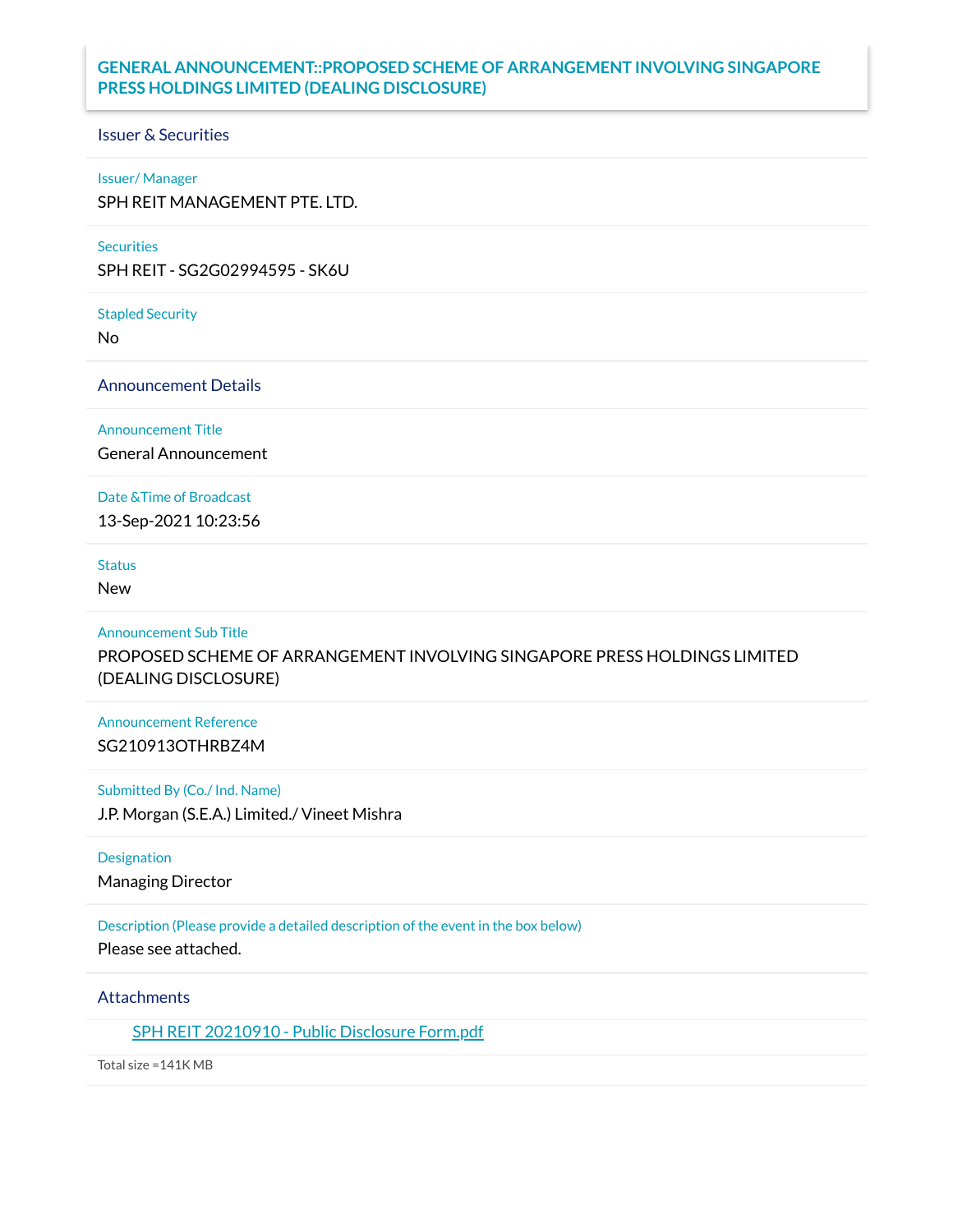# **PROPOSED ACQUISITION OF SINGAPORE PRESS HOLDINGS BY WAY OF A SCHEME OF ARRANGEMENT**

# **DEALINGS DISCLOSURE**

# **1. INTRODUCTION**

J. P. Morgan (S.E.A.) Limited ("**JPMSEAL**") refers to the proposed scheme of arrangement (the "**Scheme**") to be undertaken by Singapore Press Holdings Limited (the "**Company**") and Keppel Pegasus Pte. Ltd. (the "**Offeror**") (which is a wholly-owned subsidiary of Keppel Corporation Limited ("**KCL**")) pursuant to Section 210 of the Companies Act, Chapter 50 of Singapore, involving, inter alia, (i) the distribution of units in SPH REIT held by the Company to the shareholders of the Company on a pro-rata basis and (ii) the Offeror acquiring the entire share capital of the Company (other than those already owned, controlled or agreed to be acquired by the Offeror and its concert parties), the consideration for which include units in Keppel REIT, which was announced on 2 August 2021 (the "**Joint Announcement**").

As stated in the Joint Announcement, JPMSEAL is the financial adviser to the Offeror in respect of the Scheme.

All capitalised terms used and not defined herein shall have the same meanings given to them in the Joint Announcement.

## **2. DISCLOSURE OF DEALINGS**

Pursuant to Rule 12.1 of the Singapore Code on Take-overs and Mergers (the "**Code**") and the Practice Statement on the Exemption of Connected Fund Managers and Principal Traders under the Code, JPMSEAL wishes to announce the dealings by its associates in the relevant securities of SPH REIT on **10 September 2021**, details of which are set out in the Schedule hereto.

Issued by **J.P. Morgan (S.E.A.) Limited** 

13 September 2021 Singapore